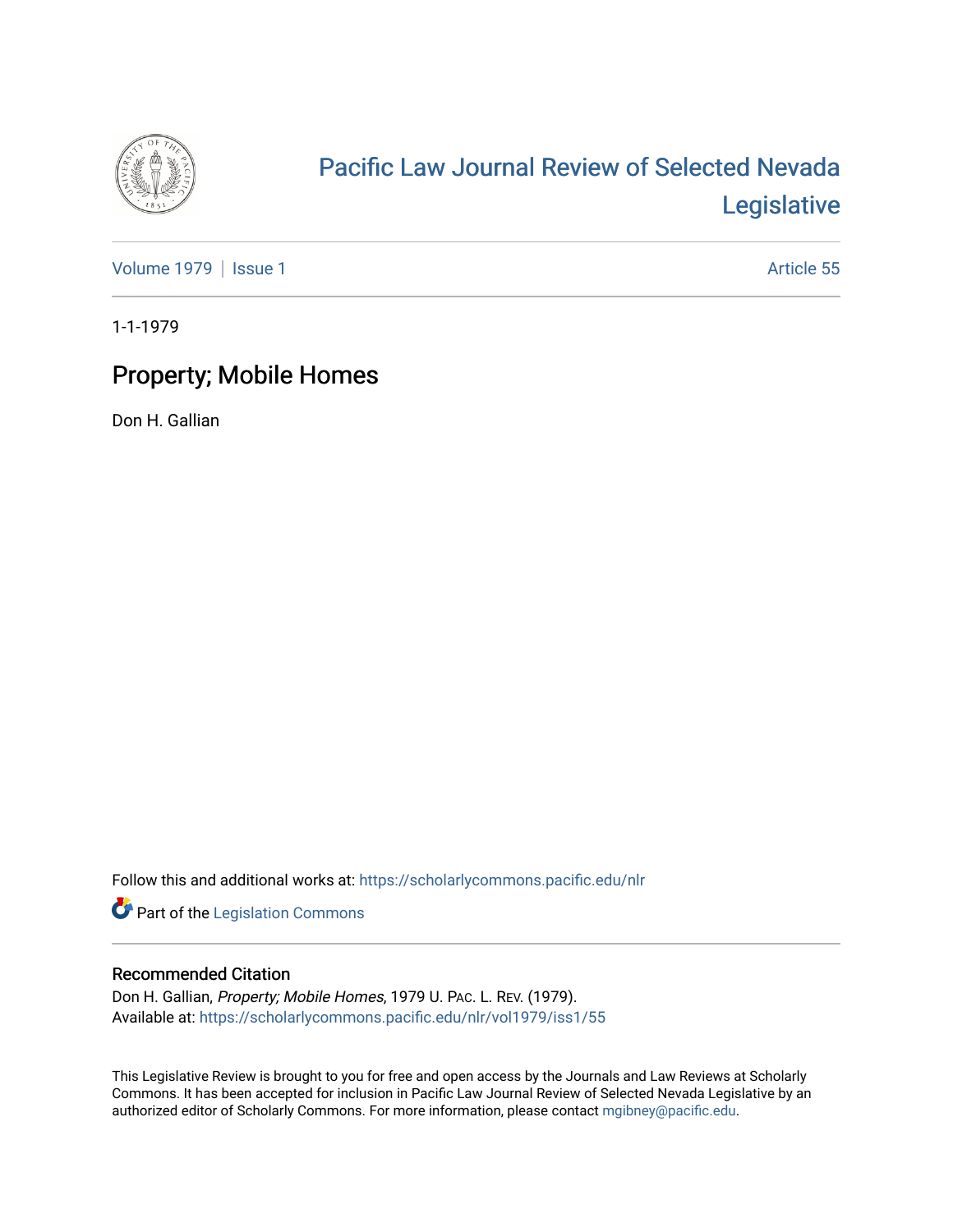#### PROPERTY; MOBILE HOMES

Adds to NRS Chapters 461, 487, 489 Amends NRS 108.310, 108.315, 232.230, 232.250, 461.040, 461.050, 461.080, 461.143, 461.170, 461.180, 461.190, 461.210, 461.220, 461.230, 461.240, 461.250, 461.260, 481.048, 482.127' 482.135, 482.210, 482.322, 482.330, 482.362, 482.363, 482.423, 482.424, 482.427' 482.433, 487.010, 487.100, 487.110, 487.120, 487.160, 487.170, 487.230, 487.240, 487.250, 487.260, 489.031, 489.041, 489.062, 489.095, 489.105, 489.110, 489.120, 489.145, 489.150 Repeals NRS 119.015, 119.030, 119.050, 119.055, 119.090, 119.114, 119.116, 119.118, 119.140 to 119.170, inclusive, 119.180 to 119.200, inclusive, 119.240 to 119.320, inclusive, 461.010, 461.060, 482.324, 482.3611, 482.3971 to 482.3977, inclusive, 489.011, 489.080, 489.089, 489.136, 489.1361, 489.140, 489.270 to 489.370, inclusive, 489.380, 489.390 to 489.500, inclusive, 645.001 to 645.310, inclusive, 645.324 to 645.850, inclusive SB 173 (Committee on Commerce and Labor); STATS 1979, Ch 592

Chapter 592 establishes the Manufactured Housing Division (hereinafter "division") in the Department of Commerce.<sup>1</sup> The division is authorized to issue licenses, establish safety standards for mobile home construction, and establish procedures for mobile home sales. $^{2}$ 

Chapter 592 transfers the registration of mobile home titles to the division.<sup>3</sup> Other responsibilities that once belonged only to the Department of Motor Vehicles (hereinafter "DMV'') have also been transferred to the division. For example, written notice of a lien claimed against a mobile home or a commercial coach must be given to the division<sup>4</sup> rather than to the DMV, as previously required.<sup>5</sup> In other cases both the DMV and the division may have responsibility.<sup>6</sup> For example, records of auto wreckers must now be open for inspection by the division as well as by the  $DMV<sub>1</sub>$ 

Chapter 592 also creates the chief of the division (hereinafter "administrator"). <sup>8</sup> The administrator may (a) enforce safety and construction standards in accordance with the National Mobile Home Construction and Safety Standards Act of 1974;  $\frac{9}{10}$  (b) enter at reasonable times and without notice any factory, warehouse or establishment in which mobile homes are manufactured,

151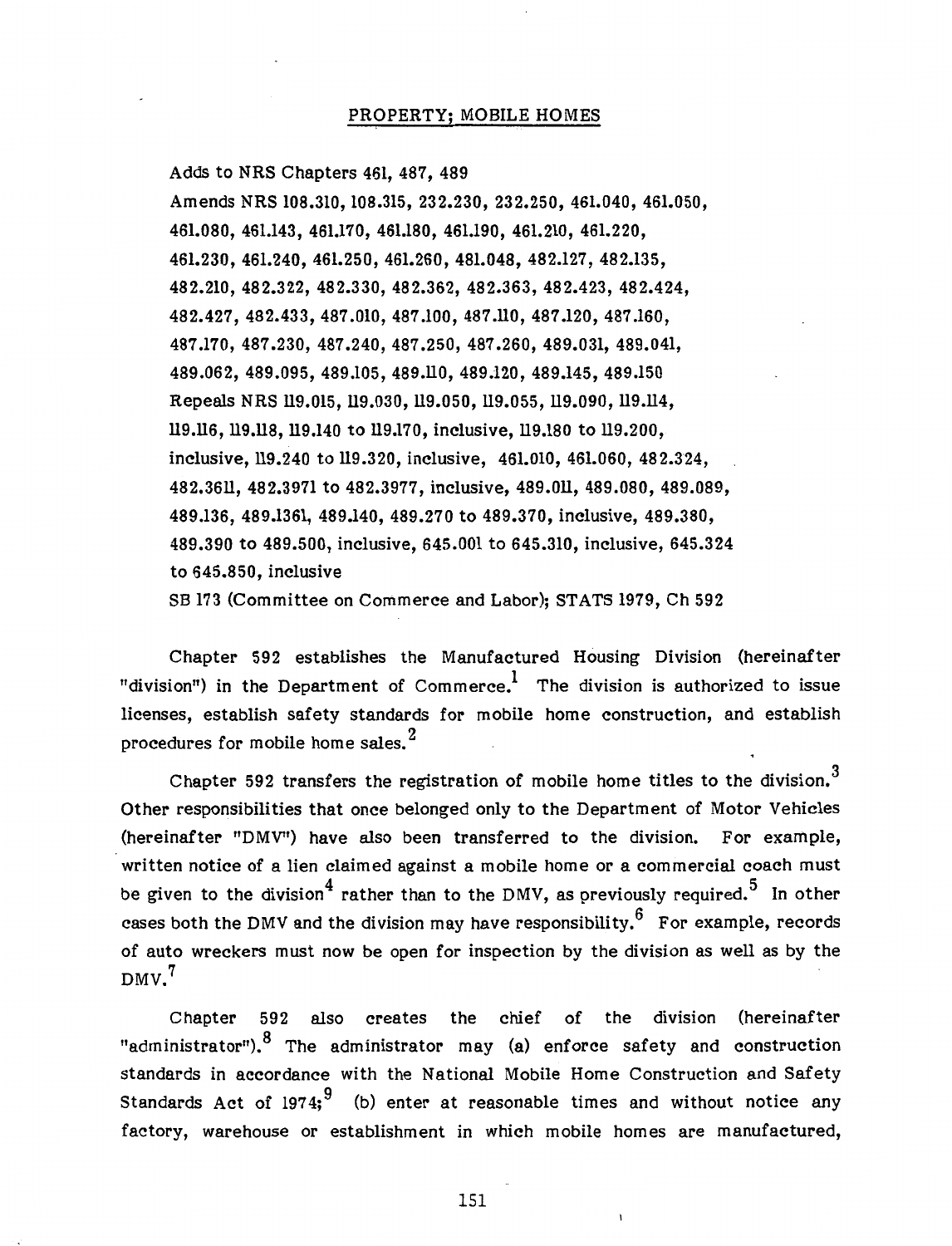stored or held for sale to make inspection; (c) issue subpoenas; (d) conduct hearings; and (e) apply for and receive grants from the United States Secretary of Housing and Urban Development for enforcement and administration of mobile home safety and construction standards. $^{10}$  The administrator is further authorized to adopt regulations for mobile home safety which embody the principles of the National Mobile Home Construction and Safety Standards  $Act<sup>11</sup>$  and regulations issued by the American National Standards Institute or National Fire Protection Association.<sup>12</sup> Additionally, the administrator must adopt standards for mobile home tiedowns,<sup>13</sup> inspections,<sup>14</sup> plumbing, heating, cooling and electrical systems, and accessory structures.<sup>15</sup>

Every mobile home must be manufactured according to the regulations adopted by the administrator.<sup>16</sup> Every mobile home and commercial coach sold in Nevada must bear a certificate of compliance with the division's regulations.17 Such certified mobile homes and commercial coaches need not comply with local building codes.18 A mobile home, travel trailer or commercial coach which bears a certificate or label of compliance from another state will be deemed to meet the requirements of Chapter 592 if the administrator finds that the state has a to competent inspection program.<sup>19</sup>

Dealers, manufacturers, rebuilders, servicemen, or installers of mobile homes must be licensed by the division. $^{20}$  Licenses are valid for twelve months and are renewable for consecutive twelve-month periods.  $2<sup>1</sup>$  Licenses for salesmen, who must also be licensed by the division, are valid for two years and are renewable for consecutive two-year periods.  $22$  The division may issue limited dealers' licenses which allow real estate brokers to sell used mobile homes when the sale is incidental to the sale of real property.<sup>23</sup> Mobile home dealers need no longer be licensed by the DMV in order to lease mobile homes.  $24$  Anyone wishing to issue labels of compliance must be licensed by the division.  $25$  The license is valid for twelve months and may be renewed for consecutive twelve-month periods. 26

Chapter 592 provides that all mobile homes or commercial coaches sold must have a certificate of ownership issued by the Department of Commerce.<sup>27</sup> The certificate on a used mobile home will not be issued unless the county assessor of the county in which the mobile home was situated has endorsed on this certificate that all of the personal property taxes due for the twelve months immediately preceding the date of the sale have been paid.  $28$ 

Chapter 592 also provides that before any mobile home or commercial coach is

152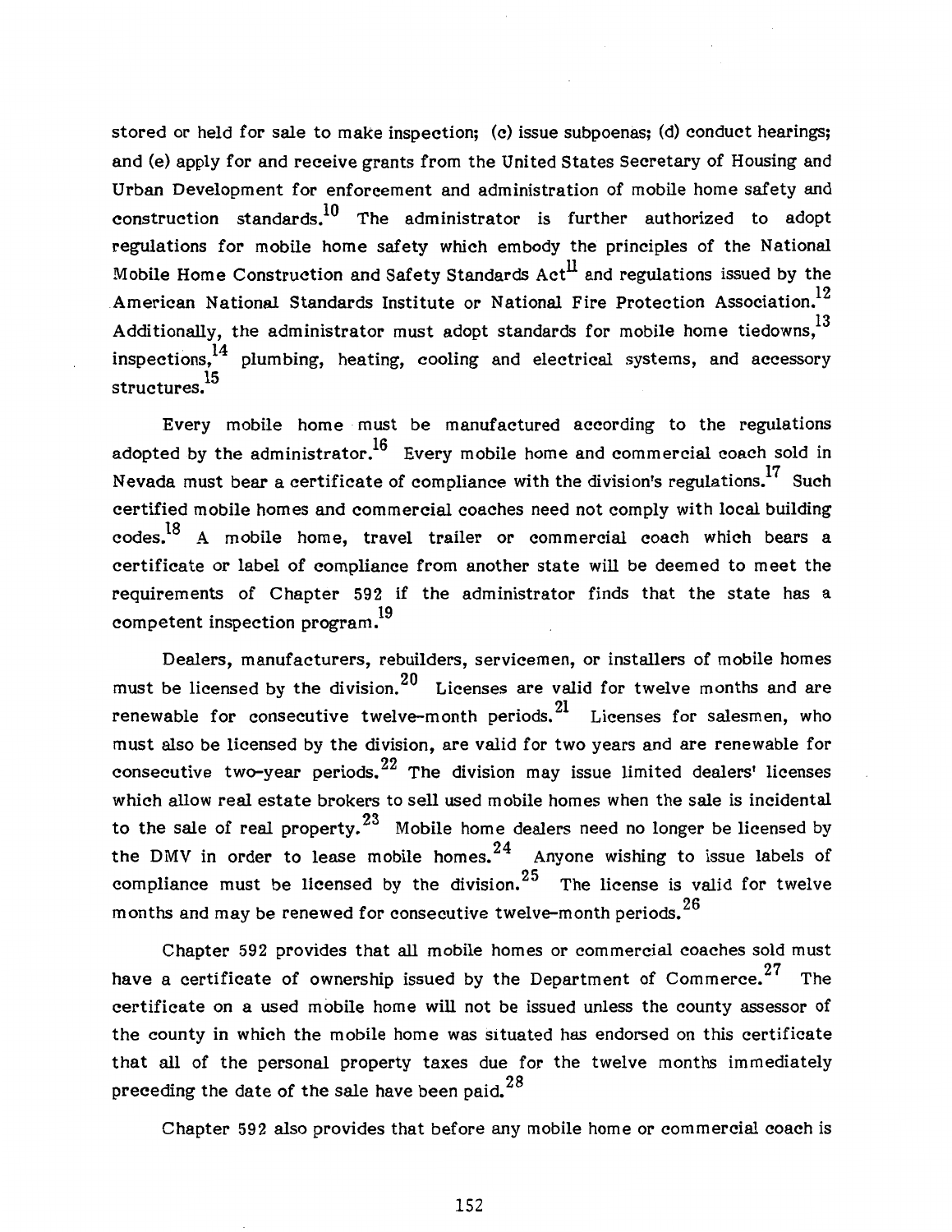moved over the roads of Nevada, a trip permit must be obtained from the assessor of the county from which the mobile home is being moved. <sup>29</sup> This trip permit authorizes movement for not more than five consecutive days.  $30$  Mobile homes which are (a) moved from a point outside of Nevada to a point which is also outside of Nevada; (b) moved into Nevada with a valid license plate from another state; or (c) moved from the place of manufacture to a delaer or from a dealer to another dealer, with any valid license plate, are exempt from the requirement of a trip permit. 31

The division is authorized to take disciplinary action, including denial, suspension, and revocation of licenses.  $32$  Grounds for disciplinary action include, among others, financial insolvency,  $33$  deceptive trade practices,  $34$  accepting a bribe,  $35$  and violations of the division's regulations.  $36$  The applicant or licensee may, within thirty days after receipt of the notice of denial of his license or the complaint against him, petition the administrator for a hearing.<sup>37</sup> Additionally, the administrator may investigate complaints and either secure a correction of the violation, satisfaction for the complaint, or take disciplinary action.<sup>38</sup>

Any person who moves a mobile home or commercial coach in violation of Chapter 592 is guilty of a misdemeanor.<sup>39</sup> Any person who makes a false entry on a certificate or furnishes false information to the division is guilty of a gross misdemeanor.<sup>40</sup> Additionally, any person who violates any of the provisions of Chapter 592 is liable to the state for a civil penalty of not more than \$1,000 for each violation but with a maximum penalty of  $$1.000.000.<sup>41</sup>$ 

Don H. Gallian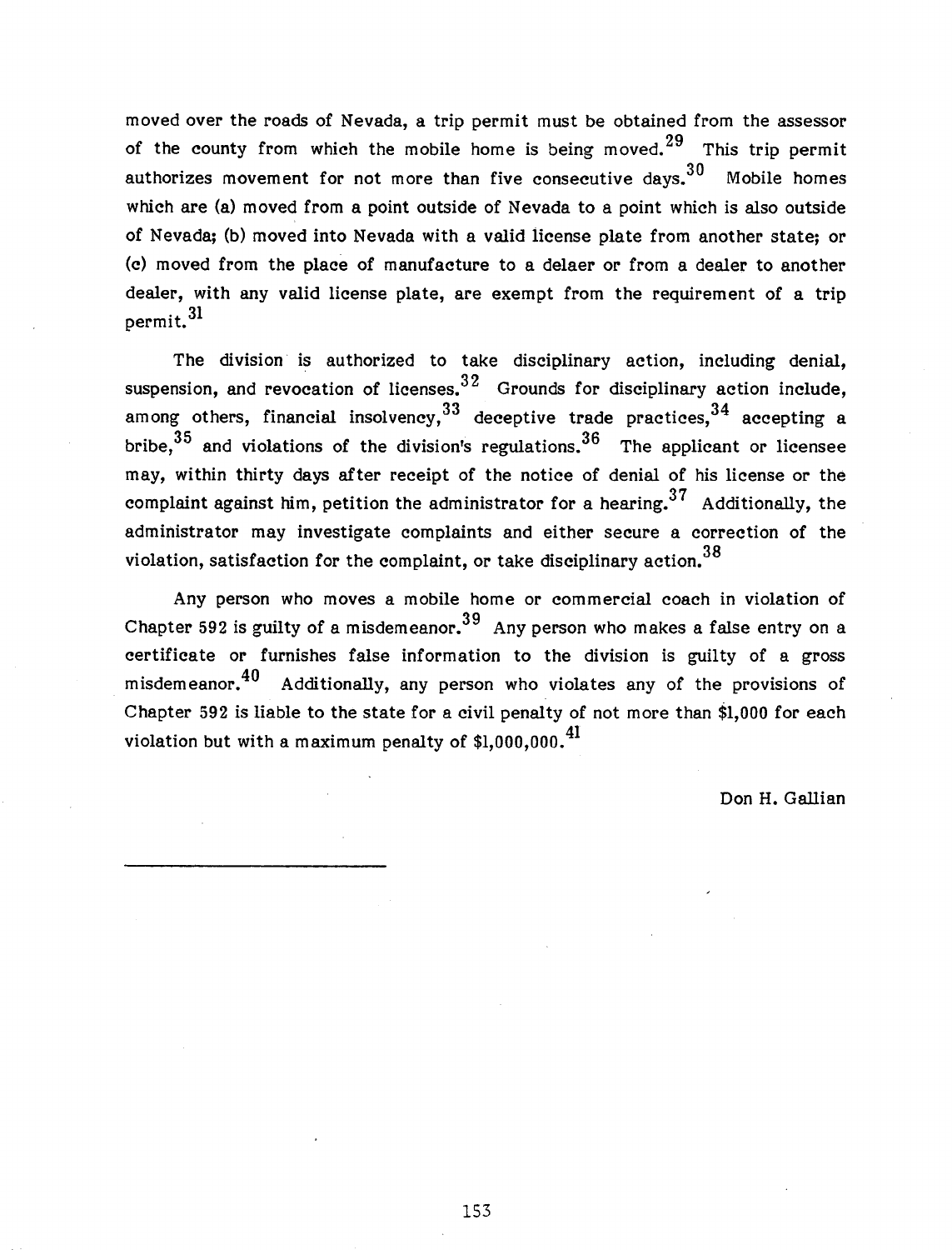#### FOOTNOTES

- 1. 1979 Nev. Stats. ch. 592 (hereinafter "Ch. 592") §77 (amending NRS 232.230(2) (f)).
- 2. Id. §§12-60 (adding to NRS Ch. 489).
- 3. Id. §§ 45-63, 96, 103 (adding to NRS Ch. 489, amending NRS 482.210(3), NRS 108.310).
- 4. Id. §75 (amending NRS 108.310).
- 5. 1969 Nev. Stats. ch. 2 §1, at 1 (NRS 108.310).
- 6. Ch. 592 §105 (adding to NRS Ch. 487) ("state agency" includes the division with regard to mobile homes and commercial coaches and the DMV with regard to all other vehicles).
- 7. Id. SIII (amending NRS 487.170). See also Ch. 592 \$\$106, 108, 109, 110, 113, 114, ll5 (amending NRS 487.010, NRS 487.ll0, NRS 487.120, NRS 487.160, NRS 487.240, NRS 487.250, NRS 487 .260).
- 8. Ch. 592 §2 (adding to NRS Ch. 489).
- 9. 42 u.s.c. §§5401-5426 (1974).
- 10. Ch. 592 §10 (adding to NRS Ch. 489).
- ll. Id. §10 1T 3 (adding to NRS Ch. 489). See 42 U .S.C. §§5401-5426 (197 4).
- 12. Ch. 592 §§40, 41 (adding to NRS Ch. 489).
- 13. Id.  $$41$   $$1(a)$  (adding to NRS Ch. 489).
- 14. Id. \$41 *\*[1(b) (adding to NRS Ch. 489).
- 15. Id. §42 1f l(b) (adding to NRS Ch. 489).
- 16. Id. \$37 11 (adding to NRS Ch. 489).
- 17. Id. \$\$37 13, 38 11 (adding to NRS Ch. 489).
- 18. Id. \$39 13 (adding to NRS Ch. 489).
- 19. Id. §38 1f 3 (adding to NRS Ch. 489).
- 20. Id. §§13, 16, 17 (adding to NRS Ch. 489).
- 21. Id. §§14 1f 3, 16 1f 3 (adding to NRS Ch. 489).
- 22. Id. §§12, 16 1f 3 (adding to NRS Ch. 489).
- 23. Id.  $$15$   $$1$  (adding to NRS Ch. 489).
- 24. Id. §100 (amending NRS Ch. 482.363).
- 25. Id. §12 1fl (adding to NRS Ch. 489).
- 26. Id. §12 1f 2 (adding to NRS Ch. 489).
- 27. Id. §§45, 46, 47 (adding to NRS Ch. 489).